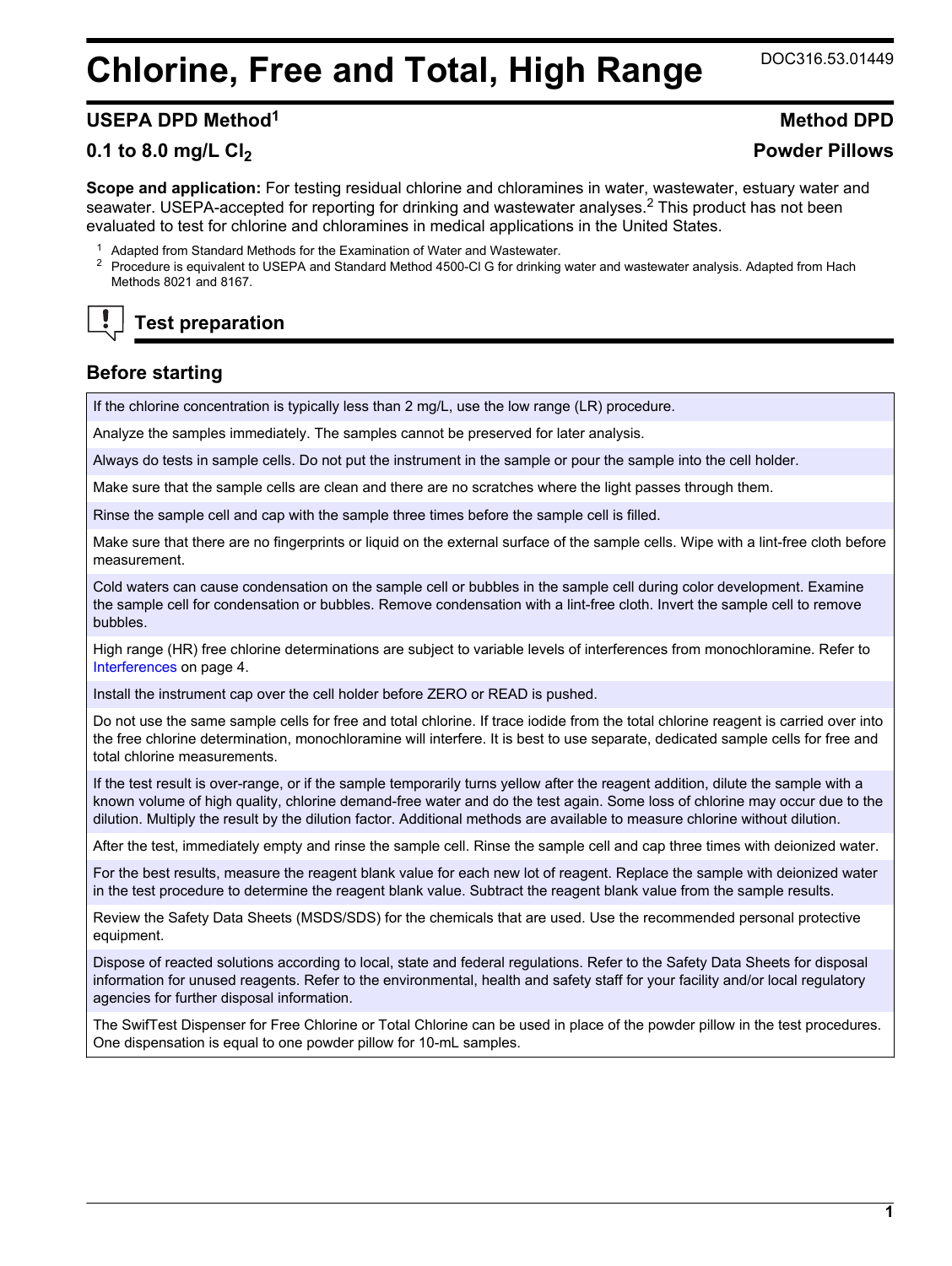#### **Items to collect**

| <b>Description</b>                                                | Quantity |
|-------------------------------------------------------------------|----------|
| Chlorine, Free: DPD Free Chlorine Reagent Powder Pillows, 10-mL   |          |
| Chlorine, Total: DPD Total Chlorine Reagent Powder Pillows, 10-mL |          |
| Sample cells, 1-cm/10-mL                                          |          |

Refer to [Consumables and replacement items](#page-5-0) on page 6 for order information.

### **Sample collection**

- Analyze the samples immediately. The samples cannot be preserved for later analysis.
- Chlorine is a strong oxidizing agent and is unstable in natural waters. Chlorine reacts quickly with various inorganic compounds and more slowly with organic compounds. Many factors, including reactant concentrations, sunlight, pH, temperature and salinity influence the decomposition of chlorine in water.
- Collect samples in clean glass bottles. Do not use plastic containers because these can have a large chlorine demand.
- Pretreat glass sample containers to remove chlorine demand. Soak the containers in a weak bleach solution (1 mL commercial bleach to 1 liter of deionized water) for at least 1 hour. Rinse fully with deionized or distilled water. If sample containers are rinsed fully with deionized or distilled water after use, only occasional pretreatment is necessary.
- Make sure to get a representative sample. If the sample is taken from a spigot or faucet, let the water flow for at least 5 minutes. Let the container overflow with the sample several times and then put the cap on the sample container so that there is no headspace (air) above the sample.

### **Powder pillow procedure**



**1.** Set the instrument to high range (HR).

For DR300, push the up arrow button. For PCII, push the menu button, checkmark button, then the menu button again.



**2. Prepare the blank:** Rinse a 1-cm/10‑mL sample cell and cap three times with sample. Fill the sample cell to the 5‑mL mark with sample. Close the sample cell.



**3.** Clean the blank sample cell.



**4.** Insert the blank into the cell holder. Point the triangle mark on the sample cell away from the keypad.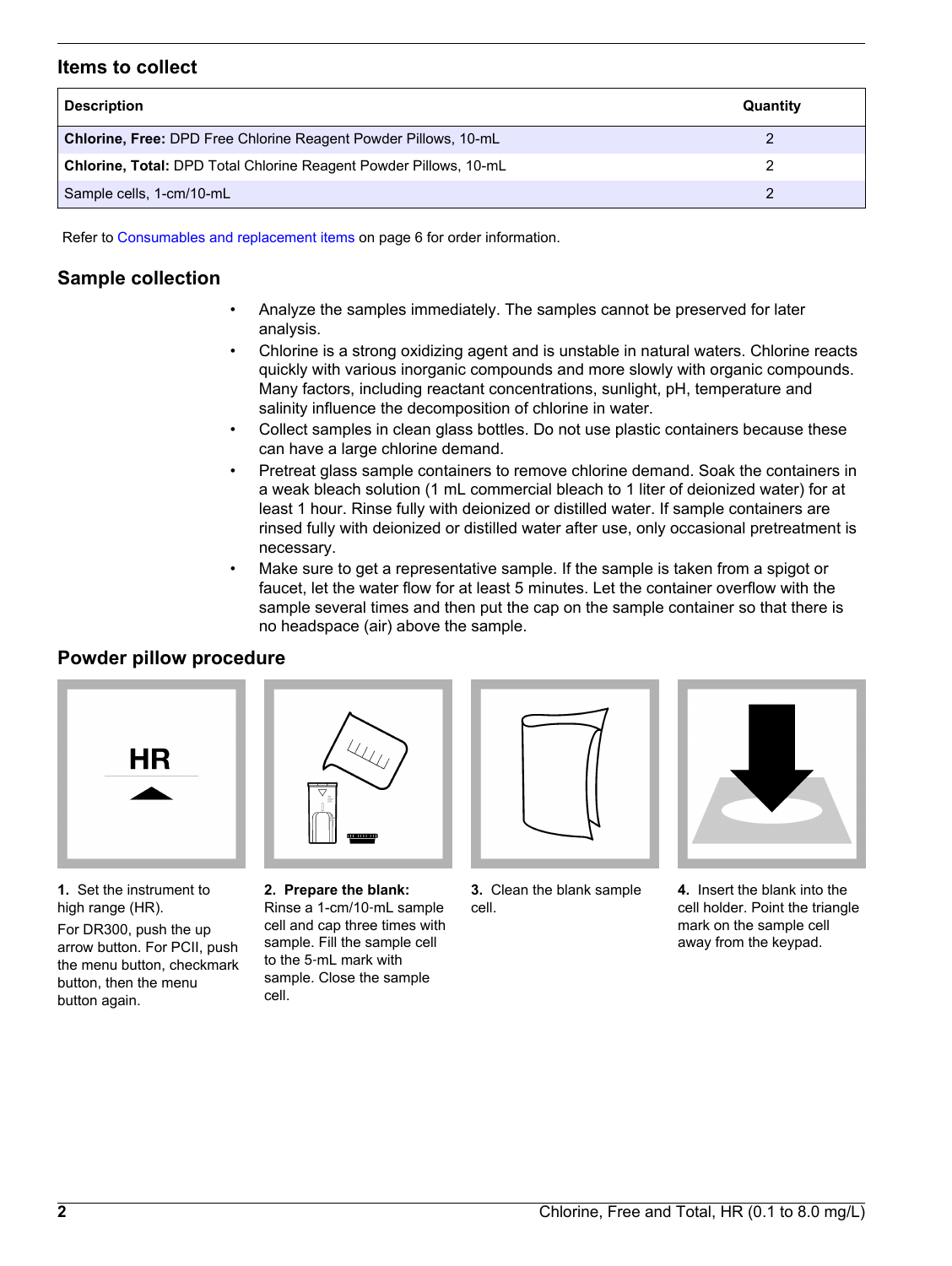

**5.** Install the instrument cap over the cell holder.



**6.** Push **ZERO**. The display shows "0.0".



**7.** Remove the sample cell from the cell holder.



**8. Prepare the sample:** Rinse a second 1-cm/10‑mL sample cell and cap three times with sample. Fill the sample cell to the 5‑mL mark with sample.



**9.** Add two 10‑mL DPD Free Chlorine Reagent Powder Pillows or two 10-mL DPD Total Chlorine Reagent Powder Pillows to the second sample cell.



**10.** Close the sample cell. Invert the sample cell for about **20 seconds** to dissolve the reagent. Undissolved power will not affect accuracy.

A pink color will show if chlorine is in the sample.



**11.** Clean the prepared sample cell.



**12. Free chlorine measurement:** Within 1 minute of the reagent addition, insert the prepared sample into the cell holder. Point the triangle mark on the sample cell away from the keypad.

Go to step [15](#page-2-0).

<span id="page-2-0"></span>

**13.** Set and start a timer for 3 minutes. A 3‑minute reaction time starts.



**14. Total chlorine measurement:** After 3 minutes and within 6 minutes of the reagent addition, insert the prepared sample into the cell holder. Point the triangle mark on the sample cell away from the keypad.



**15.** Install the instrument cap over the cell holder.



**16.** Push **READ**. Results show in mg/L chlorine  $(Cl<sub>2</sub>)$ .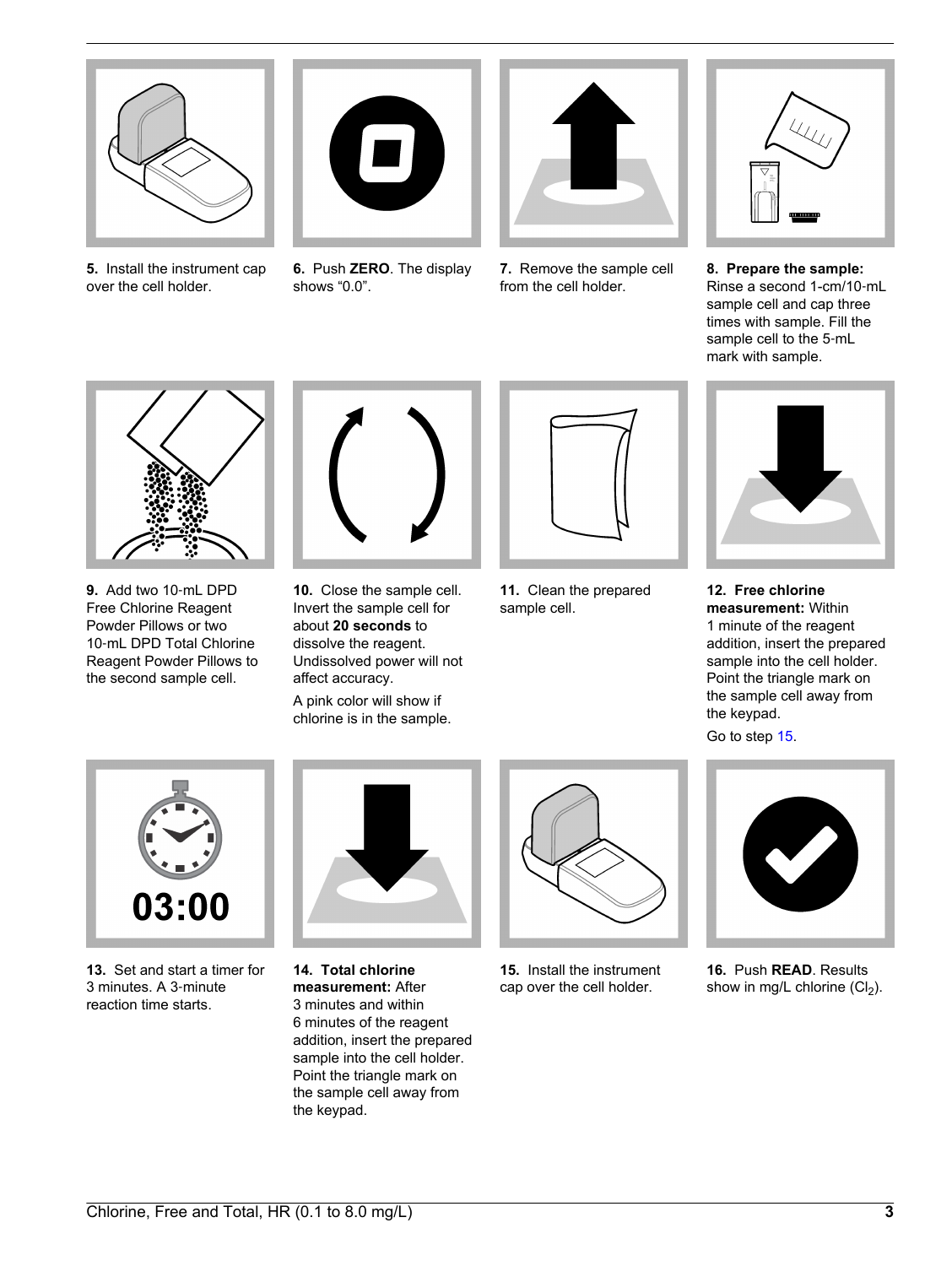

**17.** Immediately empty the sample cell. Rinse the sample cell and cap three times with deionized water.

#### **Interferences**

<span id="page-3-0"></span>

| <b>Interfering substance</b>                                                     | Interference level                                                                                                                                                                                                                                                                                                                                                                                                                             |
|----------------------------------------------------------------------------------|------------------------------------------------------------------------------------------------------------------------------------------------------------------------------------------------------------------------------------------------------------------------------------------------------------------------------------------------------------------------------------------------------------------------------------------------|
| Acidity                                                                          | More than 150 mg/L CaCO <sub>3</sub> . The full color may not develop or the color may fade instantly.<br>Adjust to pH 6-7 with 1 N Sodium Hydroxide. Measure the amount to add on a separate sample<br>aliquot, then add the same amount to the sample that is tested. Correct the test result for the<br>dilution from the volume addition.                                                                                                  |
| Alkalinity                                                                       | More than 250 mg/L CaCO <sub>3</sub> . The full color may not develop or the color may fade instantly.<br>Adjust to pH 6-7 with 1 N Sulfuric Acid. Measure the amount to add on a separate sample<br>aliquot, then add the same amount to the sample that is tested. Correct the test result for the<br>dilution from the volume addition.                                                                                                     |
| Bromine, Br <sub>2</sub>                                                         | Positive interference at all levels                                                                                                                                                                                                                                                                                                                                                                                                            |
| Chlorine Dioxide, CIO <sub>2</sub>                                               | Positive interference at all levels                                                                                                                                                                                                                                                                                                                                                                                                            |
| Chloramines, organic                                                             | May interfere in the result for total chlorine analysis                                                                                                                                                                                                                                                                                                                                                                                        |
| <b>Hardness</b>                                                                  | No effect at less than 1000 mg/L as CaCO <sub>3</sub>                                                                                                                                                                                                                                                                                                                                                                                          |
| lodine, $I_2$                                                                    | Interferes at all levels                                                                                                                                                                                                                                                                                                                                                                                                                       |
| Manganese, Oxidized<br>$(Mn^{4+}, Mn^{7+})$ or Chromium,<br>Oxidized $(Cr^{6+})$ | Pre-treat the sample as follows:<br>1.<br>Adjust the sample pH to 6-7.<br>Add 3 drops of Potassium lodide (30-g/L) to 10 mL of sample.<br>2.<br>Mix and wait 1 minute.<br>3.<br>Add 3 drops of Sodium Arsenite (5-g/L) and mix.<br>4.<br>Use the test procedure to measure the concentration of the treated sample.<br>5.<br>Subtract this result from the result without the treatment to obtain the correct chlorine<br>6.<br>concentration. |
| Monochloramine                                                                   | May interfere in the result for free chlorine analysis. Refer to Monochloramine interference in<br>free chlorine analysis on page 4.                                                                                                                                                                                                                                                                                                           |
| Ozone                                                                            | Positive interference at all levels                                                                                                                                                                                                                                                                                                                                                                                                            |
| Peroxides                                                                        | May interfere                                                                                                                                                                                                                                                                                                                                                                                                                                  |
| Highly buffered samples or<br>extreme sample pH                                  | Can prevent the correct pH adjustment (of the sample) by the reagents. Sample pretreatment<br>may be necessary. Adjust to pH 6-7 with acid (Sulfuric Acid, 1 N) or base (Sodium Hydroxide,<br>1 N). Correct the test result for the dilution caused by the volume additions.                                                                                                                                                                   |

#### <span id="page-3-1"></span>**Monochloramine interference in free chlorine analysis**

For standard disinfection with free chlorine, monochloramine will not be in the sample after the breakpoint or will have a very low concentration. If the monochloramine concentration is higher than the limit of detection, monochloramine can cause a positive interference in the free chlorine analysis (DPD method). The concentration of monochloramine, the sample temperature and pH all have an effect on the interference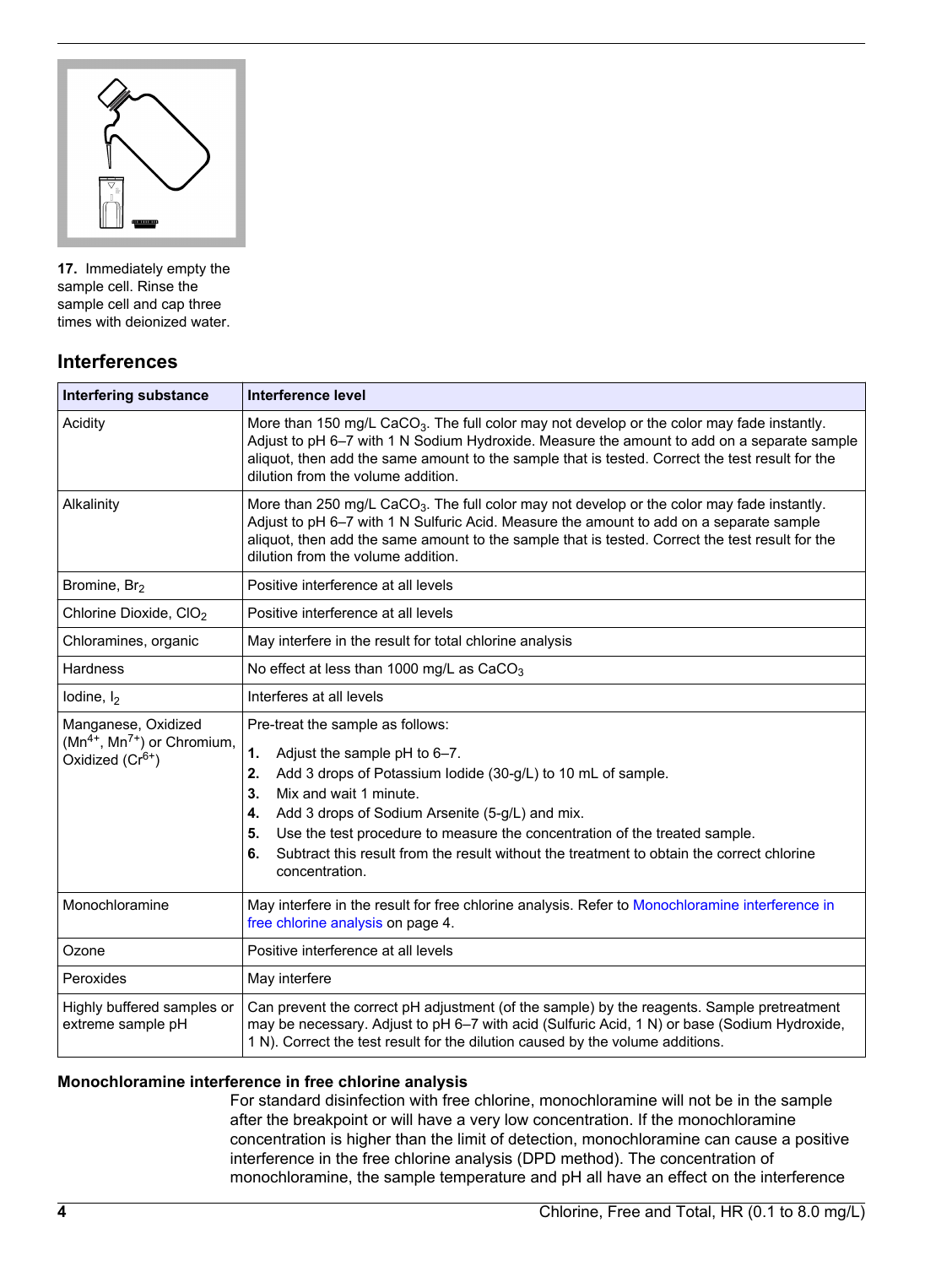level. The monochloramine interference slowly increases when the prepared sample for free chlorine is measured more than 1 minute after the DPD reagent addition.

[Table 1](#page-4-0) gives the approximate interference level of monochloramine in the free chlorine test (as mg/L  $Cl<sub>2</sub>$ ) at different sample temperatures.

<span id="page-4-0"></span>

| $NH2Cl$ (as $Cl2$ ) | 5 °C (41 °F) | 10 °C (50 °F) | 20 °C (68 °F) | 30 °C (83 °F) |
|---------------------|--------------|---------------|---------------|---------------|
| $1.2$ mg/L          | 0.2          | 0.2           | 0.3           | 0.3           |
| $2.5 \text{ mg/L}$  | 0.4          | 0.5           | 0.6           | 0.6           |
| $3.5 \text{ mg/L}$  | 0.5          | 0.6           | 0.7           | 0.8           |

#### **Table 1 Monochloramine interference at different sample temperatures**

#### **Pollution prevention and waste management**

If sodium arsenite was added to the sample for manganese or chromium interferences, the reacted samples will contain arsenic and must be disposed of as a hazardous waste. Dispose of reacted solutions according to local, state and federal regulations. must be disposed of as a hazardous waste. Dispose of reacted solutions according to local, state and federal regulations.

#### **Accuracy check**

#### **Standard additions method**

Use the standard additions method to validate the test procedure, reagents and instrument and to find if there is an interference in the sample.

Items to collect:

- Chlorine Standard Solution, 2-mL PourRite Ampule, 50–75 mg/L (use mg/L on label)
- Ampule breaker
- Pipet, TenSette, 0.1–1.0 mL and tips
- **1.** Prepare three spiked samples: use the TenSette pipet to add 0.1 mL, 0.2 mL and 0.3 mL of the standard solution, respectively, to three 5-mL portions of fresh sample. Mix well.
- **2.** Use the test procedure to measure the concentration of each of the spiked samples. Start with the smallest sample spike. Measure each of the spiked samples in the instrument.
- **3.** Compare the expected result to the actual result. The expected increase in the chlorine concentration is the  $Cl<sub>2</sub>$  mg/L concentration from the label of the standard solution multiplied by 0.1 mL for every 5 mL of standard solution added.

#### **Standard solution method**

If the Standard Calibration Adjust feature is used to adjust the calibration curve of the DR300 or Pocket Colorimeter II, the concentration of the chlorine standard must be between 4.5 and 7.0 mg/L chlorine for the HR procedure.

#### **Verification of on-line analyzers**

This procedure can be used to meet the requirements of USEPA Method 334.0 - Determination of Residual Chlorine in Drinking Water Using an On-line Chlorine Analyzer. The procedure and requirements for compliance with EPA Method 334.0 can be downloaded directly from [http://www.hach.com/method334.](http://www.hach.com/method334)

#### **Method performance**

The method performance data that follows was derived from laboratory tests that were measured on a DR300 and a Pocket Colorimeter II during ideal test conditions. Users can get different results under different test conditions.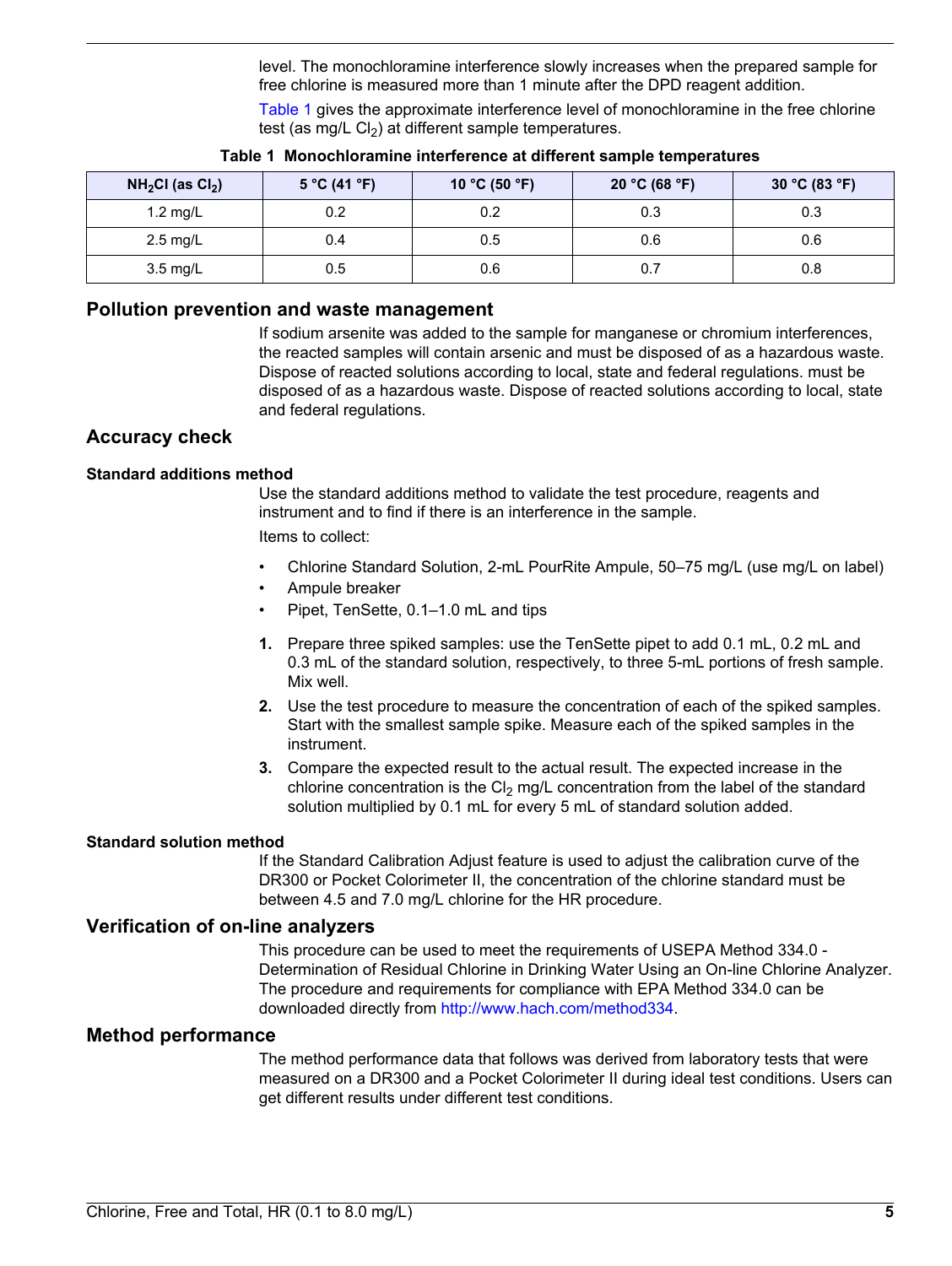#### **Precision (95% confidence interval)**

#### $5.0 \pm 0.2$  mg/L Cl<sub>2</sub>

#### **Summary of method**

Chlorine can be in water as free chlorine and as combined chlorine. Both forms can be in the same solution and can be determined together as total chlorine. Free chlorine is in a solution as hypochlorous acid or hypochlorite ion. Combined chlorine represents a combination of chlorine-containing compounds, including monochloramine, dichloramine, nitrogen trichloride and other chloro derivatives. The combined chlorine oxidizes iodide  $(I^-)$  to iodine  $(I_2)$ . The iodine and free chlorine reacts with DPD (N,N-diethyl-pphenylenediamine) to form a red solution. The color intensity is proportional to the chlorine concentration. To get an approximate combined chlorine concentration, compare the results of the free chlorine test and the total chlorine test on the same sample. For more accuracy, use different methods to determine total chlorine, monochloramine and free chlorine. Different methods are more accurate because of the pH-dependent equilibrium between the chlorine species and possible interferences in the DPD free chlorine test. The measurement wavelength is 530 nm for spectrophotometers or 520 nm for colorimeters.

To increase the range of analysis for the DPD method for total and free chlorine, add more indicator in proportion to the sample volume. For example, add a larger powder pillow of DPD Chlorine Reagent to a 5-mL sample.

#### <span id="page-5-0"></span>**Consumables and replacement items**

#### **Required reagents**

| <b>Description</b>                              | <b>Quantity/test</b> | Unit          | Item no. |
|-------------------------------------------------|----------------------|---------------|----------|
| DPD Free Chlorine Reagent Powder Pillow, 10 mL  |                      | $100$ /p $ka$ | 2105569  |
| DPD Total Chlorine Reagent Powder Pillow, 10 mL |                      | $100$ /p $ka$ | 2105669  |

#### **Required apparatus**

| <b>Description</b>       | <b>Quantity/test</b> | Unit     | Item no. |
|--------------------------|----------------------|----------|----------|
| Sample cells, 1-cm/10-mL |                      | $2$ /pkg | 4864302  |

#### **Recommended standards and apparatus**

| <b>Description</b>                                                         | Unit      | Item no. |
|----------------------------------------------------------------------------|-----------|----------|
| Chlorine Standard Solution, 2-mL PourRite <sup>®</sup> Ampules, 50-75 mg/L | $20$ /pkq | 1426820  |
| Chlorine Standard Solution, 10-mL Voluette <sup>®</sup> Ampule, 50-75 mg/L | 16/pkg    | 1426810  |
| Ampule Breaker, 10-mL Voluette <sup>®</sup> Ampules                        | each      | 2196800  |
| PourRite <sup>®</sup> Ampule Breaker, 2 mL                                 | each      | 2484600  |

#### **Optional reagents and apparatus**

| <b>Description</b>                        | Unit             | Item no. |
|-------------------------------------------|------------------|----------|
| Mixing cylinder, graduated, 25 mL         | each             | 2088640  |
| Potassium Iodide, 30-g/L                  | $100 \text{ ml}$ | 34332    |
| Sodium Arsenite, 5 g/L                    | $100 \text{ ml}$ | 104732   |
| Sodium Hydroxide Standard Solution, 1.0 N | 100 mL MDB       | 104532   |
| Sulfuric Acid Standard Solution, 1 N      | 100 mL MDB       | 127032   |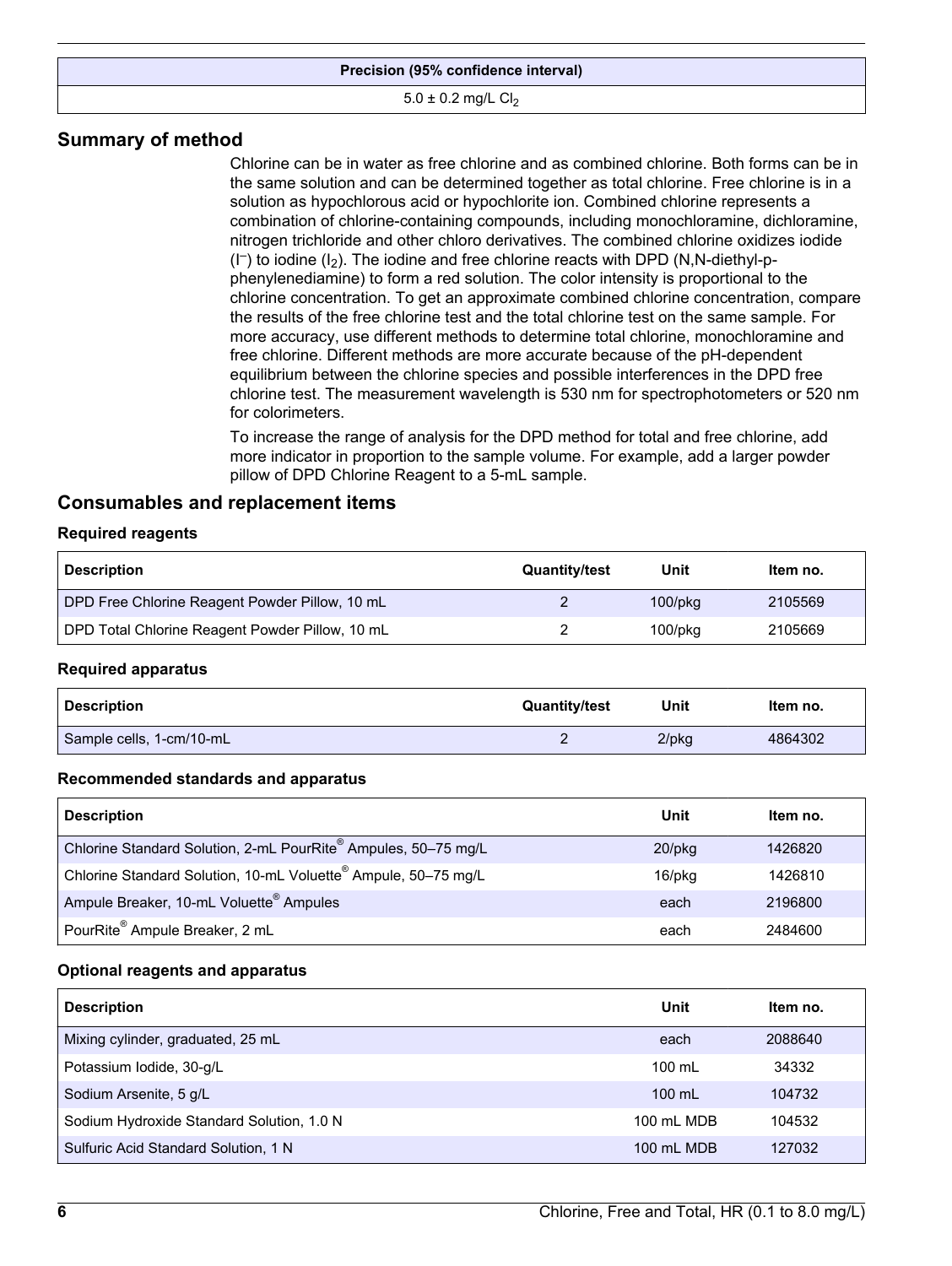#### **Optional reagents and apparatus (continued)**

| <b>Description</b>                                                 | Unit       | Item no. |
|--------------------------------------------------------------------|------------|----------|
| Pipet, TenSette®, 0.1-1.0 mL                                       | each       | 1970001  |
| Pipet tips for TenSette <sup>®</sup> Pipet, 0.1-1.0 mL             | 50/pkg     | 2185696  |
| Pipet tips for TenSette <sup>®</sup> Pipet, 0.1-1.0 mL             | 1000/pkg   | 2185628  |
| Paper, pH, 0-14 pH range                                           | $100$ /pkg | 2601300  |
| DPD Free Chlorine Reagent Powder Pillows, 25 mL                    | 1000/pkg   | 1407028  |
| DPD Total Chlorine Reagent Powder Pillows, 25 mL                   | 1000/pkg   | 1406428  |
| SwifTest <sup>™</sup> dispenser for free chlorine <sup>1</sup>     | each       | 2802300  |
| SwifTest <sup>™</sup> dispenser for total chlorine <sup>2</sup>    | each       | 2802400  |
| DPD Free Chlorine Reagent, 10-mL, SwifTest™ Dispenser refill vial  | 250 tests  | 2105560  |
| DPD Total Chlorine Reagent, 10-mL, SwifTest™ Dispenser refill vial | 250 tests  | 2105660  |
| SpecCheck™ Gel Secondary Standard Kit, Chlorine DPD, 0-10 mg/L     | 4/pkg      | 2893300  |
| Water, organic-free                                                | 500 mL     | 2641549  |

<sup>&</sup>lt;sup>1</sup> Includes one vial of 2105560 for 250 tests.

 $2$  Includes one vial of 2105660 for 250 tests.